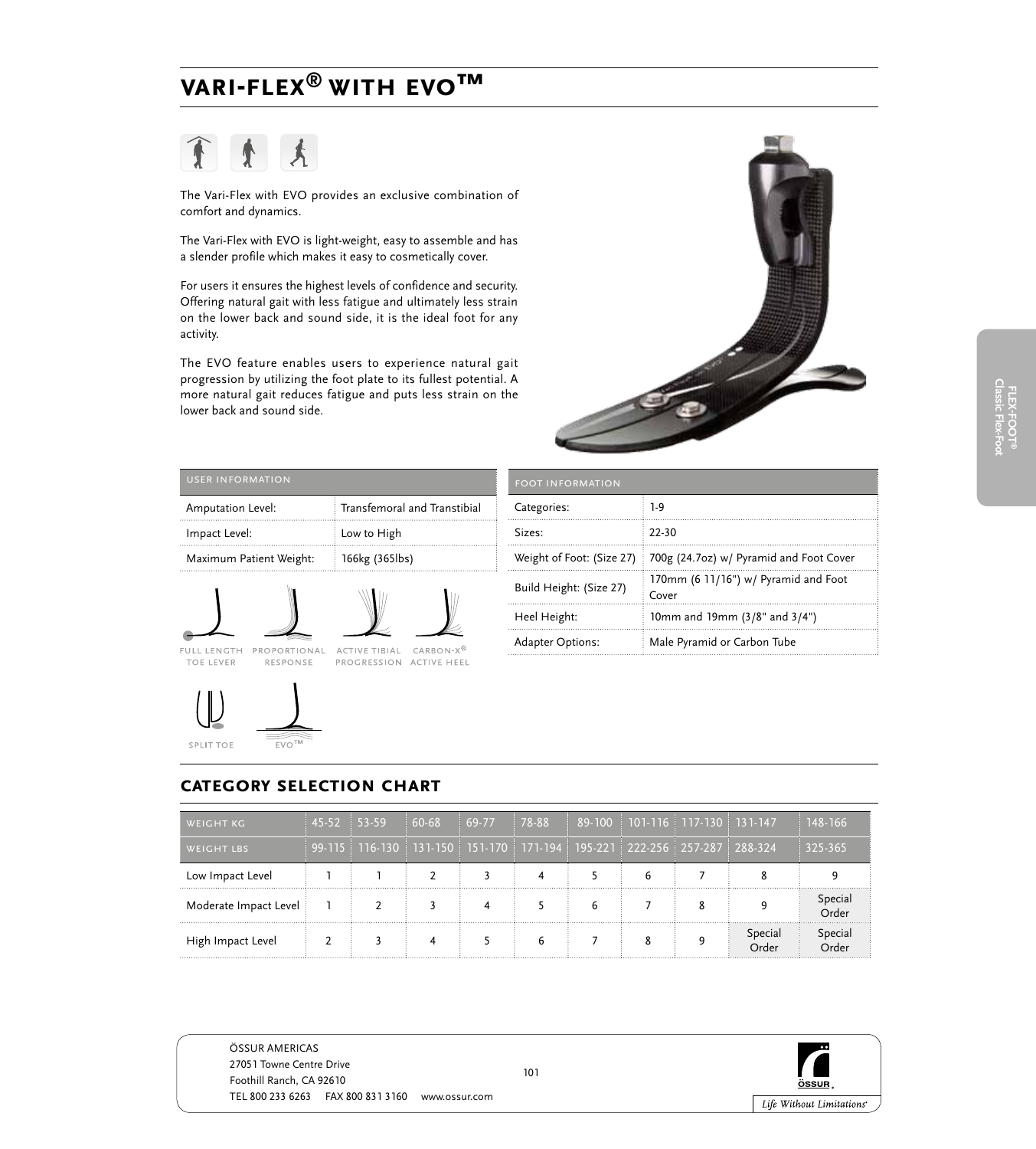### **clearance**



### **kits**

#### **vari-flex with evo MALE PYRAMID OPTION**



#### **vari-flex with evo WITHOUT ADAPTER**



Note: Solid toe, low and high heel are special orders.



Note: Solid toe, low and high heel are special orders.



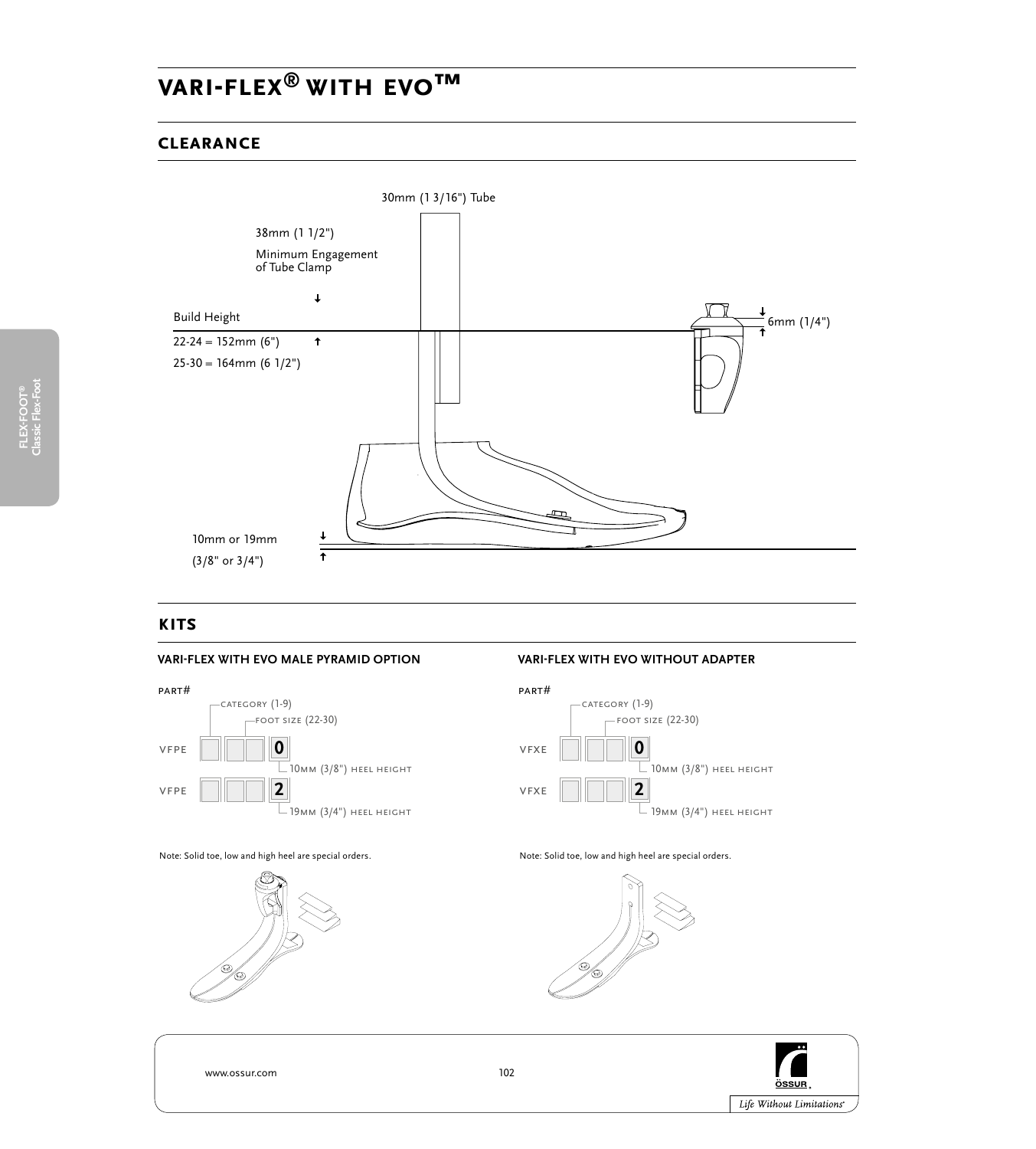# **components**

#### **30mm (1 3/16") CARBON FIBER TUBE KIT**

Choose according to size and category of the foot module utilized.

| PART#                                                | $CAT.$ SIZE | LENGTH                                                 | HOLE SPACING             | WEIGHT |  |
|------------------------------------------------------|-------------|--------------------------------------------------------|--------------------------|--------|--|
| VFX00003                                             |             | 1-6 22-30 229mm 9"                                     | $38mm$ 1 1/2" 216g 7.3oz |        |  |
| VFX00004 7-9 22-30 229mm 9" 38mm 1 1/2" 275g 9.7oz   |             |                                                        |                          |        |  |
| VFX00006 1-6 22-30 381mm 15" 38mm 1 1/2" 293g 10.3oz |             |                                                        |                          |        |  |
| VFX00007                                             |             | $\frac{1}{2}$ 7-9 22-30 381mm 15" 38mm 11/2" 369g 13oz |                          |        |  |

#### **Includes:**

- Alignment Wedges
- • Tube
- • Spherical Washers
- Attachment Bolts and Hardware (5/16" UNF)
- Friction Pads
- Tube Insert (Cat. 7-9)

#### **TUBE INSERT FOR CATEGORY 7-9; 30mm (1 3/16")**

Tube inserts provide the structural integrity necessary for higher category tubes.

| PART#    | DIAMETER |                       | WEIGHT    |        |
|----------|----------|-----------------------|-----------|--------|
| A-718009 | 30mm     | $\frac{1}{2}$ 1 3/16" | $\pm$ 18g | 0.63oz |

#### **ALIGNMENT WEDGES FOR TUBE KIT (2 DEGREES AND 4 DEGREES)**

Placed between the pylon and foot module, alignment wedges allow for plantarflexion and dorsiflexion of the foot without the use of modular components.

| PART#    | CAT.  |
|----------|-------|
| CM150041 | 1-6   |
| CM150042 | $7-9$ |

Includes:

- • Wedges
- Friction Pad
- • Loctite

#### **ATTACHMENT BOLTS FOR 30mm (1 3/16") TUBE**

| PART#    | CAT.  | <b>SIZE</b>       | <b>LENGTH</b> |
|----------|-------|-------------------|---------------|
| CM130219 | $1-6$ | $5/16" \times 24$ | 13/4"         |
| CM130213 | $7-9$ | $3/8$ " x 24      | 13/4"         |







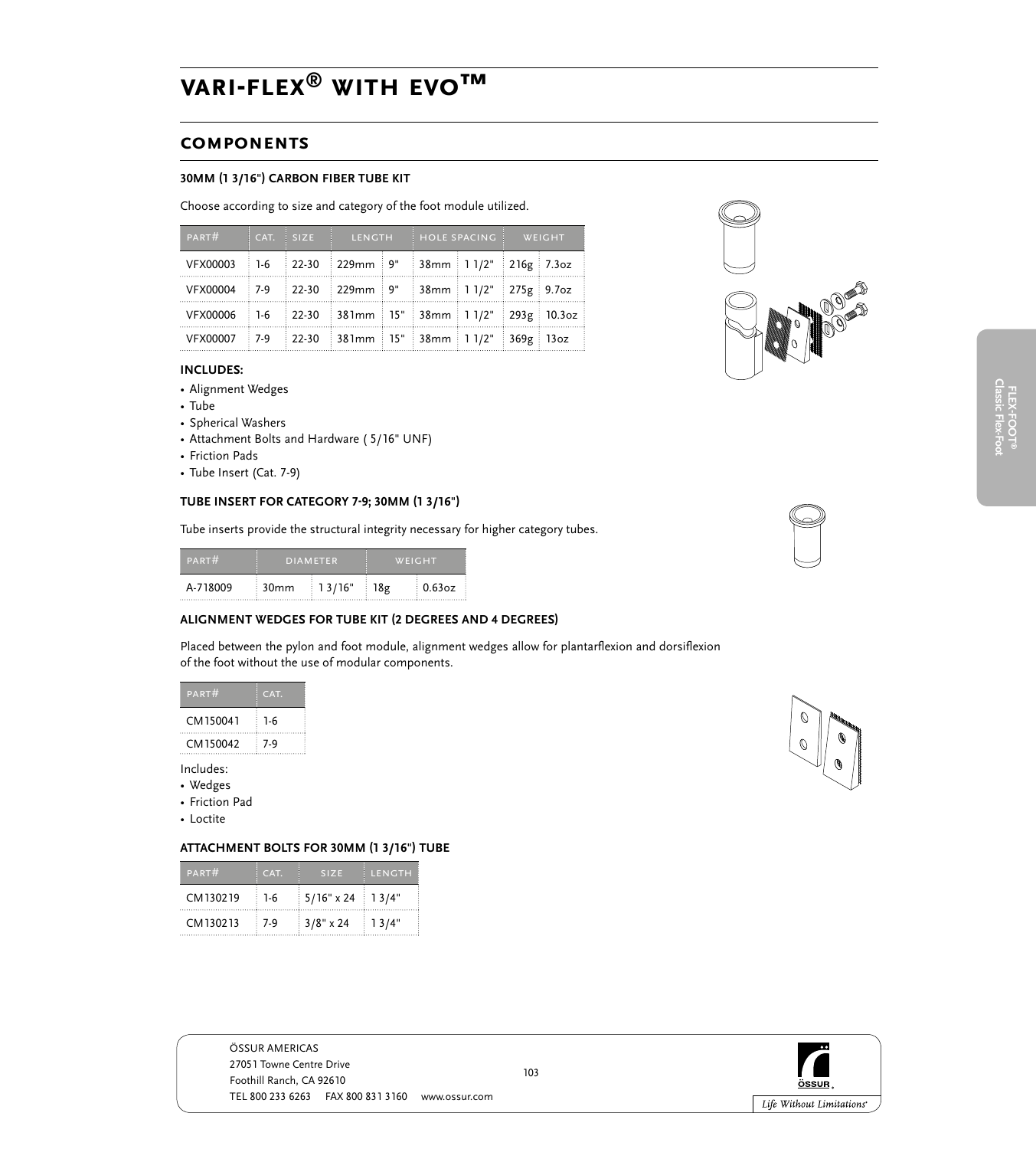### **components**

# **evo heel module**

#### part#





**UNE2**  $\|\|\|\|$   $\|\|$   $\|$   $\|$   $\|$   $\|$  19 MM (3/4") HEEL HEIGHT



#### Select according to category of foot module being utilized.

| PART#      | CAT. | WEIGHT |       |
|------------|------|--------|-------|
| FFC2210001 | -1-6 | 175g   | 6.2oz |
| FFC2210002 | 7-9  | 205g   | 1.2oz |

Includes:

- • Pyramid
- • Hardware (M8 or M10 bolts)
- • Plastic Bolt Cap
- Loctite

#### **ATTACHMENT BOLTS FOR PYRAMID**

| PART#    | CAT.  | <b>SIZE</b>     |                                        | LENGTH |
|----------|-------|-----------------|----------------------------------------|--------|
| CM130234 | $1-6$ | M <sub>8</sub>  | :35mm : 1 3/8"                         |        |
| CM130223 | 7-9   | M <sub>10</sub> | $\frac{1}{2}$ 35mm $\frac{1}{2}$ 13/8" |        |

#### **HEEL WEDGE KIT**

For adjustment of heel stiffness and roll-over characteristics.

| PARTH    | <b>FOOT SIZE</b> |
|----------|------------------|
| CM150006 | -22-27           |
| CM150009 | 28-30            |

Includes:

- 3 Wedges
- • Adhesive







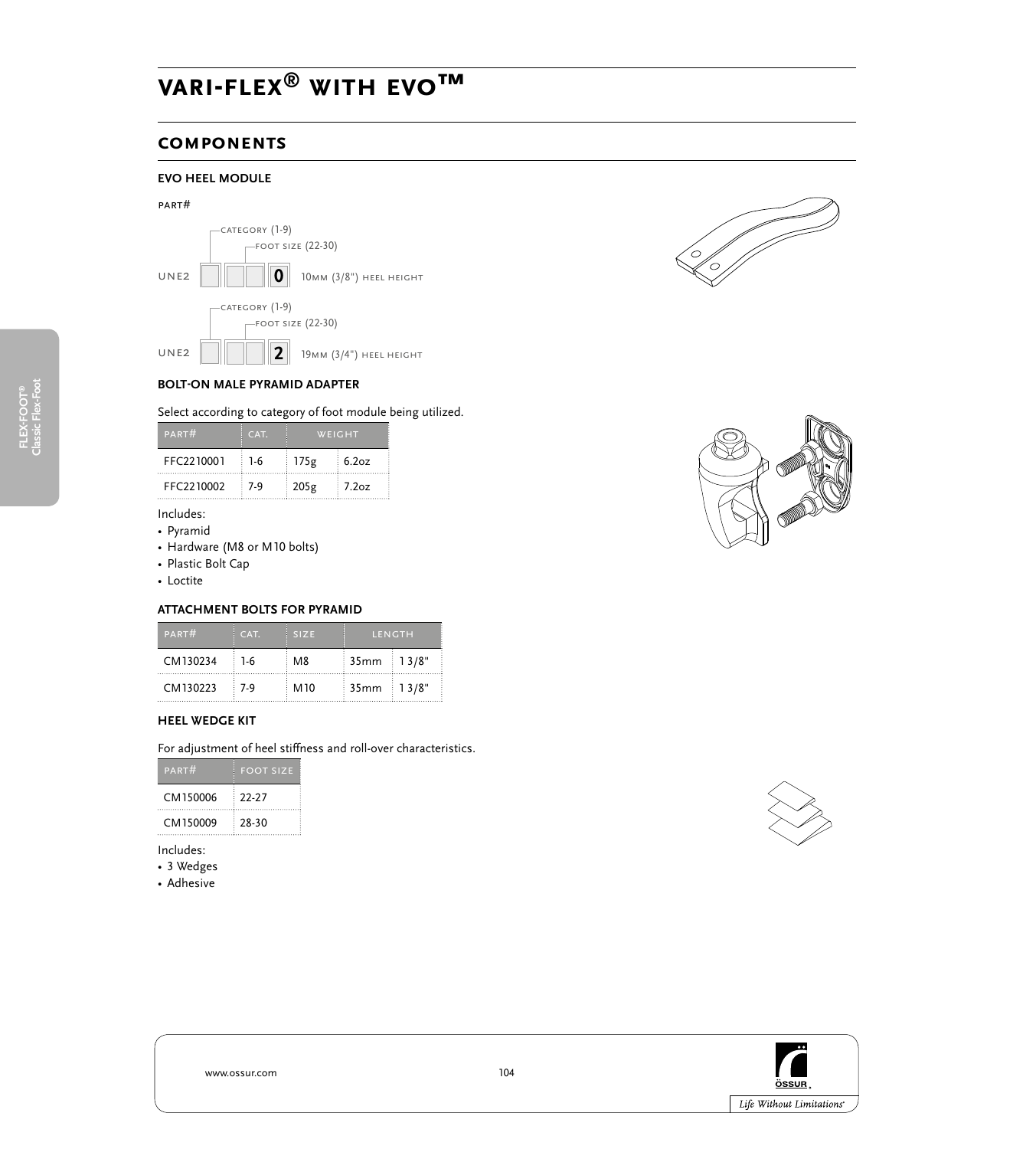### **components**

#### **HEEL DIVIDER**

Heel dividers act to separate the edges of a split heel to reduce wear and noise between the composite elements.

| PART#    | <b>DESCRIPTION</b> |
|----------|--------------------|
| CM140003 | Heel Divider       |

#### **LOCTITE 410 BLACK**

| PART#    | <b>DESCRIPTION</b> |
|----------|--------------------|
| CM160016 | Loctite 410 black  |

### **tools**

#### **KIT TEMPORARY SLOTTED WEDGE, CAT 1-9**

Use for initial dynamic alignment of the prosthesis. These wedges are removed and replaced with definitive alignment wedges.

| PART#    | CAT. |
|----------|------|
| CM100204 | ALI  |
|          |      |

#### **30MM (1 3/16") ALIGNMENT FITTING TOOL KIT**

Used in conjunction with pre-cut carbon or Aluminum pylons to establish height of the prosthesis and alignment. Once height and alignment are established, the fixture can be replaced with a standard Flex-Foot® carbon fiber tube.

| PART#    |      |
|----------|------|
| VFX00008 | A II |

Includes:

• Attachment Hardware

• Alignment Tool

Note: Alignment tool is solely meant for alignment purposes not definitive use.









ÖSSUR AMERICAS 27051 Towne Centre Drive Foothill Ranch, CA 92610 TEL 800 233 6263 FAX 800 831 3160 www.ossur.com

105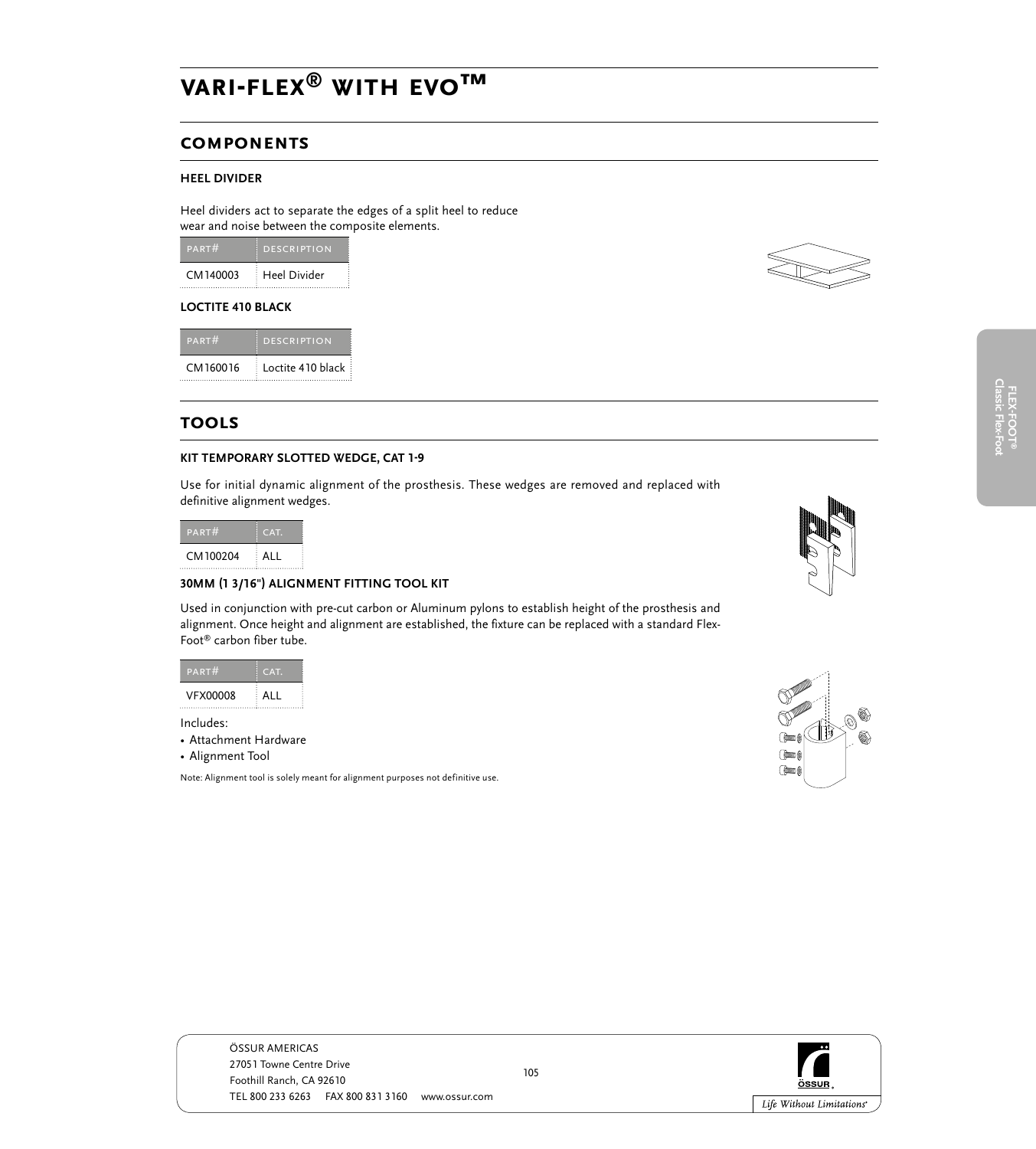### **cosmetic finishing**

#### **FOOT COVER KIT, BEIGE AND BROWN\***

| PART# |      | $-FOOT SIZE (22-30)$    |
|-------|------|-------------------------|
|       | FCEO |                         |
|       |      | $\Box$ L/R (LEFT/RIGHT) |

Includes:

- Foot Cover
- Flex-Foot EVO Sock
- Foot Cover Attachment

\*Please specify when ordering brown covers, add "BR" to the end of the part number.

#### **FLEX-FOOT EVO SOCKS**

Used to cover the composite foot module to protect the foot and eliminate noise between foot module and foot shell.

| PART#    | <b>SIZE</b> |  |
|----------|-------------|--|
| FCE63006 | 22-25       |  |
| FCE63007 | 26-30       |  |